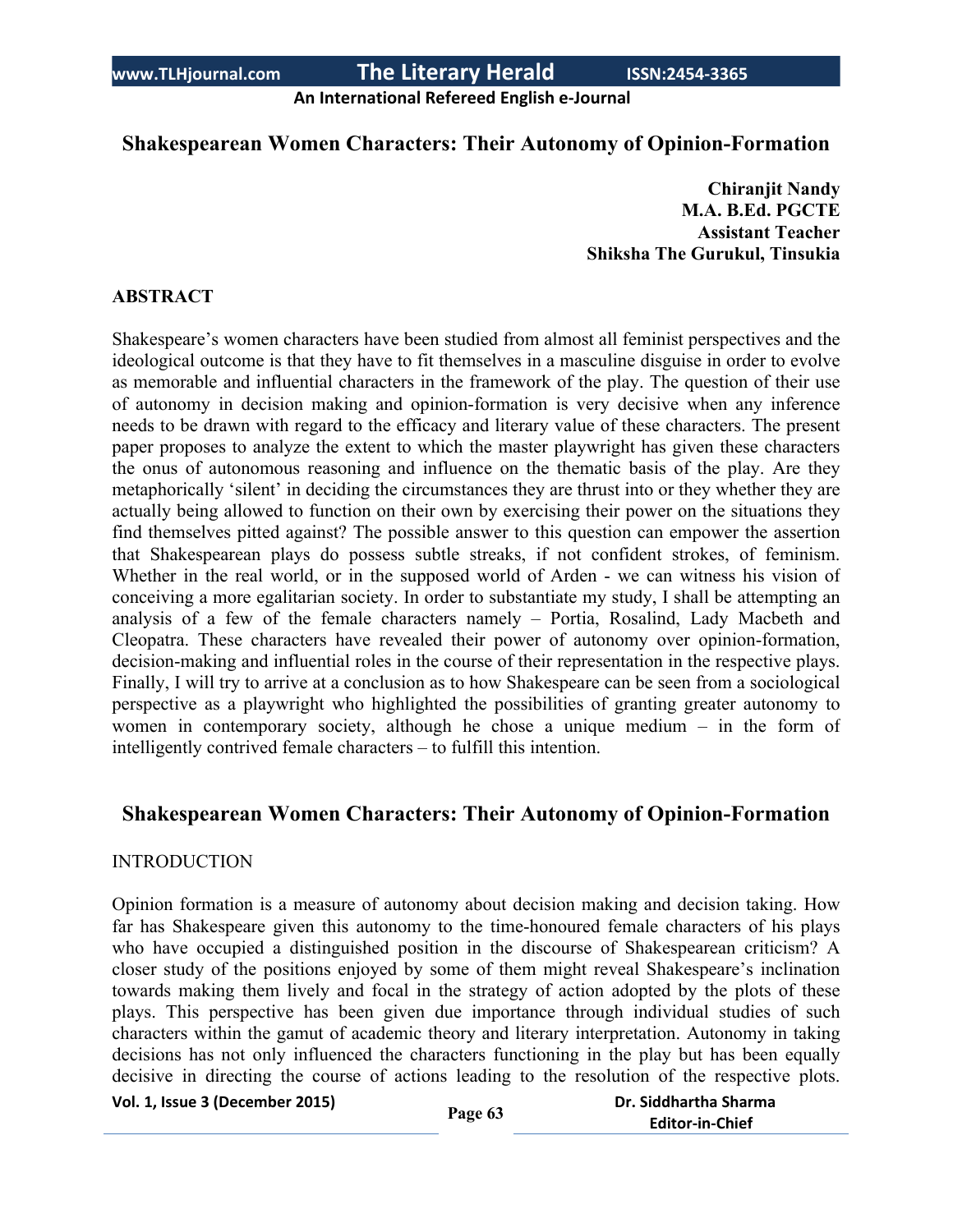## **An International Refereed English e-Journal**

Contrasted with the society, against the backdrop of which these characters have been drawn, the picture is unconventional and unique. The position of women in the Elizabethan society was marginal and same was the obvious case with their roles in decision-making, be it personal, social or political spheres of life. Political representation was not meant for them and suffrage rights were a distant dream. So the scenario was that of conforming to the diktats of a patriarchal order. Even in the practice of drama the system of cross-dressing was in vogue and women were mostly discouraged from attending theatres. In spite of all this, they continued to feature in the plays – whether tragedies or comedies or even history plays. It is quite evident that the creation of the imaginary and idealistic world, as projected by these plays, was trying to conceive a more egalitarian and tacitly matriarchal world where women would act as driving forces behind formulation of judgments and development of perspectives.

"What's a play without a woman in it?" (Kyd, *Spanish Tragedy* 4.1.97)

In his essay "Macbeth's Usurping Wife", Roland Frye has categorically mentioned that Lady Macbeth had usurped that conjugal authority that Shakespeare's age considered to have been naturally and irrevocably assigned to the husband (Frye 102). Henry Bullinger further studies this relation from the angle of a sustained collation between reason and pragmatism on the one hand, being represented by the husband and passionate involvement with emotional verve on the other hand, as represented by the wife (Bullinger 405). This paradigm is a step towards launching feminine behaviour on the platform of effectiveness vis-à-vis the thematic concerns of the play. Lady Macbeth has been portrayed as the motive-force behind initiating her husband into the dark and demonic world of crime. She kindles the passionate thirst for power and authority in Macbeth and constantly inspires the latent desire in him for acquisition of absolute and unrestrained power. The homiletic allegories which have established the evolution of the wife from her husband's 'rib' and her occupation of a middle position somewhere between the head and foot has been transgressed. The purpose is to occupy a position of greater prominence and effectiveness. In accordance with the marital norms, a wife's duty is to lead her husband towards the accomplishment of a more responsible and morally upright role. The husband is supposedly in a position of greater autonomy, either to accept or reject her advice, with due exercise of his discretion. Frye makes it clear that Lady Macbeth crucially dominates the seventh scene of the first Act and the second scene of the Second Act through her powerfully verbal tactics. She is far from being submissive and emerges as a bold and ambitious woman who wishes to cast her husband into a superior mould of the same clay which makes her wish to fill her 'breasts with gall.' Lady Macbeth fearlessly declares that she would have "clashed the brains out" (1.7.58) of an infant to realize an otherwise unachievable goal. This as well as her earlier "unsex me here" (1.5.39) invocation have been already analyzed as suitable testimonies to substantiate Lady Macbeth as attempting the seizure of a powerful and dominant masculine role to witness the fulfillment of her husband's futuristic goals of political success. She simultaneously twists the conventional images of a wife and of a mother, though the latter is rendered a more horrifying and gory image. The implications behind the willful selfrepresentation in socially and emotionally disturbing roles is a ploy devised by the dramatist for her to extend her powerful voice in asserting an unalterable authority against the obstructing ideology of a secondary role that a woman is expected to comply with.

Lady Macbeth is all prepared to 'chastise [Macbeth] with the valour of my tongue' against the conventional norms of a congenial marital life where the husband chastises his wife to fit her

```
Vol. 1, Issue 3 (December 2015) Page 64 Dr. Siddhartha Sharma
                                           Editor-in-Chief
```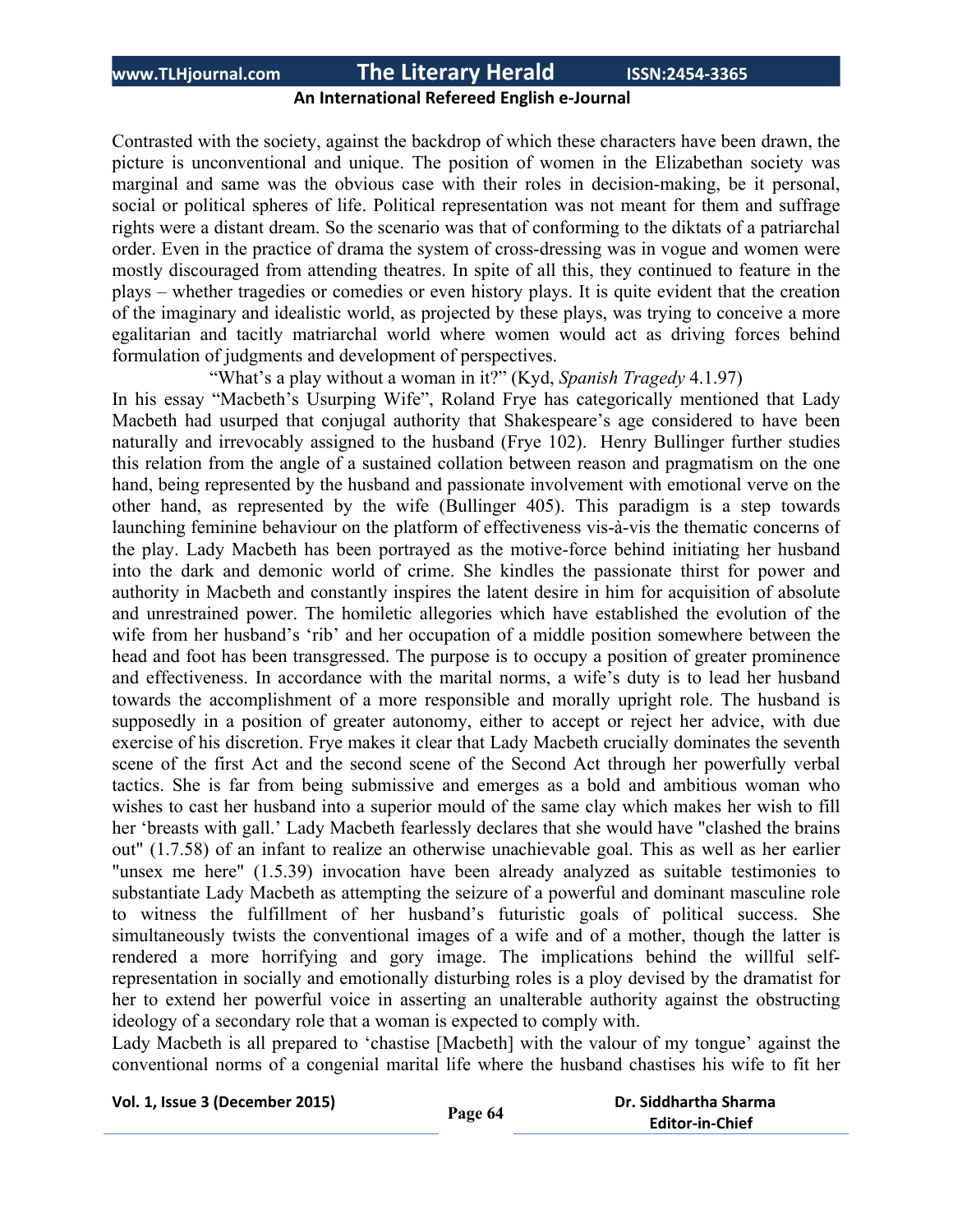## **An International Refereed English e-Journal**

within the norms of social conformity. She renders as problematic the image of a woman with her desire that she be 'unsex[ed]' so that she succeeds in forcing Macbeth to come out of his shell of indolence influenced by the conventions of hospitality towards Duncan. Lady Macbeth transgresses the formulaic gender role and maternal codes of conduct quite efficiently with a preconceived purpose.

In *The Merchant of Venice*, Portia proceeds from a marginal situation to a more dominant and powerful condition towards the later part (Act IV) of the play. She is marred by the contest framed by her father in determining the correct selection of a man to be eligible of being her husband. She is 'not solely led by the nice direction of a maiden's eyes' to choose her husband. Her autonomy to decide the future of her marital life has been subdued by the will of her father to which her attendant Nerissa gives a consoling support by assuring the positive consequences of the 'good inspirations' of her 'virtuous' father on the final selection of her husband. Is it worthwhile to say that being 'virtuous' certifies a person to influence major decisions? If that is the predicament, then Portia's virtues do reward her the autonomy in opinion-formation when she has influence someone else's life and restore life for someone, particularly Antonio, in freeing him from the sinister clutches of Shylock. The necessary conventions of a faithful wife and her role in a marital relationship have been discussed in the context of Lady Macbeth's role. But when the matter is to select a partner for life, any person deserves the right to exercise choice with due discretion. In the structure of a social set-up pursuing a hitherto patriarchal norm, the onus of 'choice' is relegated to the male voice. Portia's case is no exception when she admits with a sense of resignation –

…O me, the word "choose"! I may neither choose whom I would, nor refuse whom I dislike… [Act I, sc. ii, 22-23]

So, she has to silently resent the fact that 'the will of a living daughter [is] curbed by the will of a dead father.' Considered rash, impractical and impulsive by nature, women in Elizabethan England had been discouraged from taking 'important' and rather influential decisions whether associated with family, society or even personal. The option of absolute agreement with decisions formulated and dictated by a male voice whether in the form of a father, brother, husband or even son, had to be entertained without any scope for reservations. Wifely inferiority would sequentially follow the marginalized position a maiden had to adopt within her family, whether upper class or the lower sections. Admitting his familiarity with such constraints of his contemporary society, Shakespeare has however given the necessary intellectual power to Portia by making her express philosophical ideas and reiterating them in Nerissa's presence. In spite of the perceptible grandeur of her words, Portia has to admit that she is 'to term in gross, is an unlessson'd girl, unschool'd, unpractised.' Thus education not being a feminine prerogative or a pre-requisite, the possible implication was that the Elizabethan women carved out for themselves a further fragile and unaccomplished image, grossly incapable of decision-making. With Bassanio emerging as the most suitable match for Portia, entirely because he chose the accurate casket, Portia has to 'convert' the ownership over herself and her property to his ownership. These developments eventually constrict the scope of autonomy that a woman might have possibilities of possessing.

A more worthwhile role is given to Portia in the developments leading to the famous Trial Scene of the play where the innate and unrecognized qualities of intellect and logical reasoning are revealed. She has studied the laws and prepared herself in the most befitting manner to face any

|  | Vol. 1, Issue 3 (December 2015) |
|--|---------------------------------|
|--|---------------------------------|

```
Vol. 1, Issue 3 (December 2015) Page 65 Dr. Siddhartha Sharma
                        Editor-in-Chief
```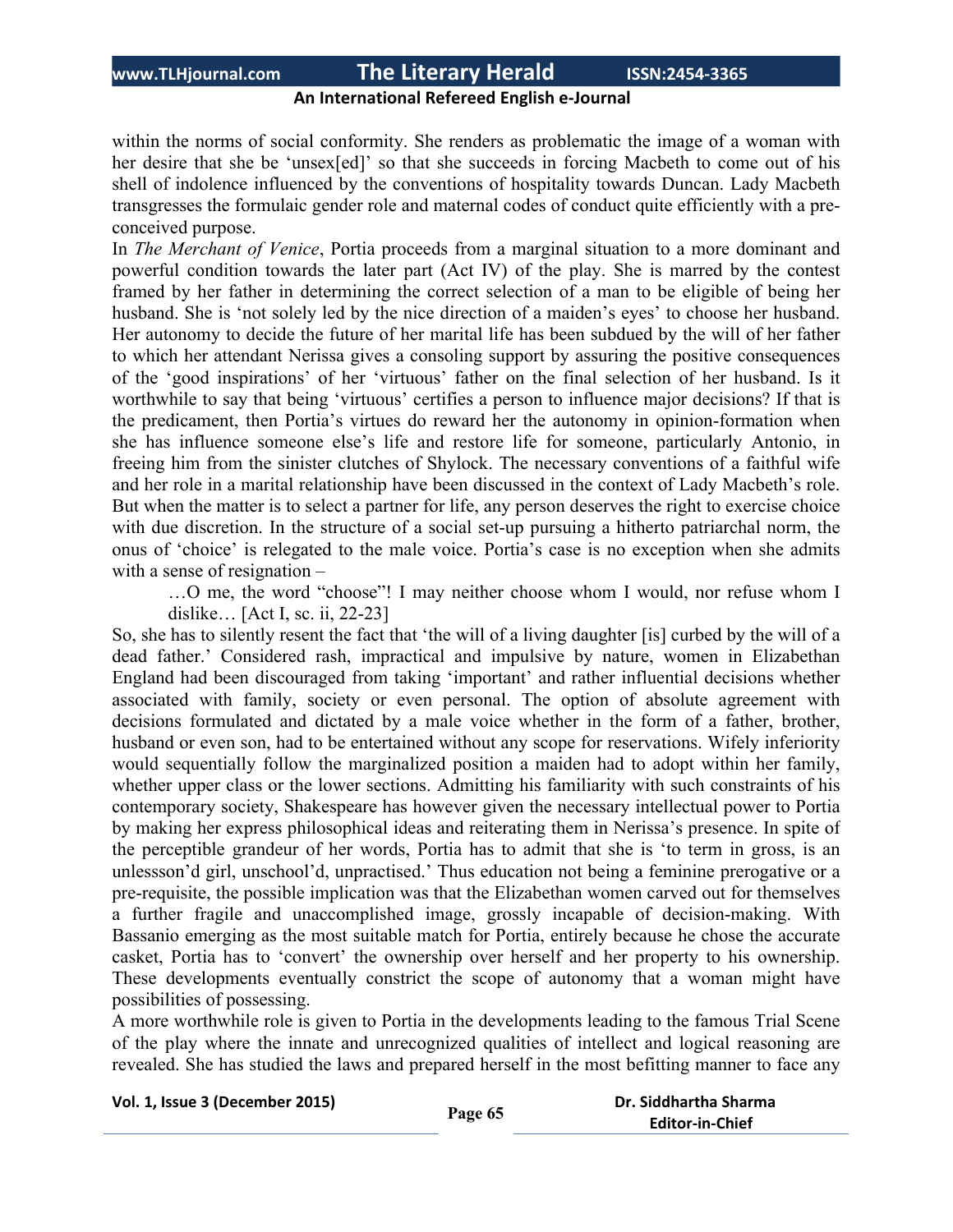## **An International Refereed English e-Journal**

challenge to the contrary which might posed from Shylock's side. It is here that the master stroke of Shakespeare that enables the emergence of a dormant intellectual and logical potential from underneath a docile and submissive feminine exterior.

Portia's success as a character is evaluated from the element of 'fullness' which is evident in her portrayal (Verity 20). In Verity's opinion, quite apart from the extremities of excesses which occur in other characters, Portia's character is all in the mean. In this regard, it would be valid to illustrate the verbal applause given to her in recognition of her uniqueness –

With all her mental ability, Portia is free from pedantry. She does not pose at all as one who is superior to those around her; she has too much modesty, too keen a sense of humour; she keeps the charm of an "unlesson'd girl" (III.2.159), without any to the selfconsciousness and affectation that sometimes accompany cleverness (Verity 21).

There is no denying the fact that in the upcoming scenes of the play she combines soundness of judgment with sensible perception of situations employing remarkable effectiveness in setting of superior strategies. In the Trial scene she assumes the responsibility of accepting a challenging role of subduing the claims of Shylock and changing the course of the trial towards an initially unthinkable direction, which she does under a male disguise. Shylock, who seems to be almost insurmountable throughout the trial and with whom other characters (the Duke, Bassanio and even Antonio) deal rather 'summarily', is defeated by Portia's setting forth of her power of eloquence, perhaps initially with an intention to transform his heart and strike the assumedly minute streaks of softness in it. She makes use of all possible ways to confound him and at every moment, when the situation appears to supersede her control, she employs conciliatory, psychological and legally sterner strategies to make Shylock realize that the laws of Venice are powerful enough to combat the garb of logistics that he has wrought to justify his devilish intentions. Her reasoning with Shylock on the "quality of mercy" (IV.1.82-200) substantiates the procedure adopted by her to assert her autonomy in deciding the conclusion of the trial. Although the final statement in this scene is the harsh pronouncement of the practical scope of Venetian law, whatever she says or does is a perfect reconciliation of justice and mercy. One has to appreciate the gravity and validity of every argument presented by her because through them she restores the authentic and socially beneficial purpose of law. The 'joyous brilliance of manner and speech (Verity 22)' which we find in her, bestows the element of versatility on her, be it in the hitherto comic environment of the ring-episode, the serious and suspense-ridden setting of the court or even the emotionally saturated situation of the casket-scene. Her forcefulness and modesty with determination and exquisite equipoise of mood emerge as decisive in making her carve for herself a powerful role in the play. Thus in the words of Jameson –

There is a commanding grace, a high-bred elegance, a spirit of magnificence in all that she [Portia] says or does, as one to whom splendour has been familiar from her very birth. [*Characteristics of Women*]

Elizabethan England considered women to fit into certain stock-in-trade roles ranging from a faithful wife, to a chaste and docile maiden and often a lenient mother. In all such roles the assertion of male supremacy remained quite evident and noteworthy. The different types of social restrictions in almost every tangible sphere of practical life further contracted the scope of feminine autonomy. Therefore, if plays were to present slices of life, they had to undoubtedly conform to this non-egalitarian social framework. Romantic comedies have however given an opportunity to Shakespeare to subvert such socially transmitted roles and offer individualistic

**Vol. 1, Issue <sup>3</sup> (December 2015) Page <sup>66</sup> Dr. Siddhartha Sharma**

**Editor-in-Chief**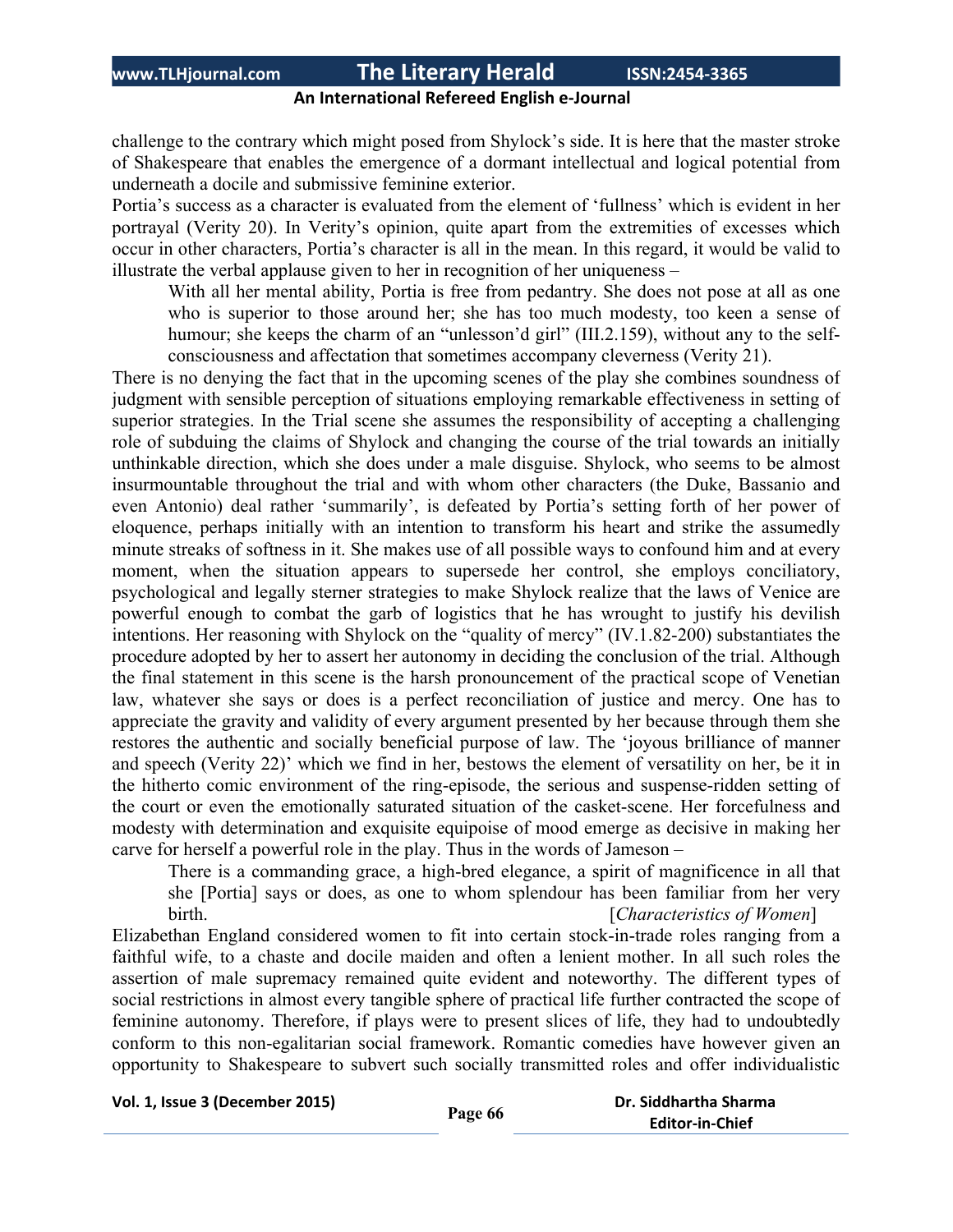### **An International Refereed English e-Journal**

and powerful women characters. In spite of the facts that critics have alleged Shakespeare's recourse to the device of cross-dressing in his comedies to relegate women to more decisive roles, the attempt is undeniably successful. We still find an appreciable list of illustrious female characters in Rosalind, Celia or even Viola. They challenge the validity of those social norms which were acceptable to Shakespeare's contemporary society. In *As You Like It*, Rosalind's decision to defy the authority of Duke Frederick and move into the Forest of Arden dressed 'like a man' opens up the occurrence of a sequence of events fundamental to the plot. She assures Celia of her plans to 'have a swashing and a martial outside' to conceal the 'hidden woman's fear' underneath as the inevitability of 'beauty provoketh thieves sooner than gold' (I.iii.115- 128) is undeniable. If social decadence infringes upon the safety of women and patriarchal notions continue to underestimate their intellectual possibilities then the device of cross-dressing is the only safer option available. The conflicts arising out of the disguised roles of Ganymede and Aliena adopted by Rosalind and Celia are later resolved when true identities are revealed after the authenticity of professed love is proved. In the context of the major women characters, the decision of cross-dressing although taken by them individually, is the outcome of a proper consideration of the challenges to personal safety and position pertaining to these women. Without the disguise of a 'Doctor of Law' Portia couldn't have created the requisite influence in the Trial Scene. Similarly, Rosalind would have remained incapable of either protecting herself from the disgrace of banishment or finding the most appropriate marital partner in Orlando. Thus, these concerns are vital in their respective contexts apart from the fact that they subvert the accompanying gender roles and problematize the conventional compartmentalization of masculine and feminine behaviour. Rosalind finds it cumbersome to recuperate with the difficulties involved in maintaining the conventional male gestures of courage and hardihood with a female heart prone to the influence or subtle and profound emotions.

Through the character of Rosalind, Shakespeare succeeds in subverting the tradition of courtly love, even within the gamut of a play. Rosalind is made to resist this restrictive tradition of inflated idealization and its eulogizing of the mistress, by calling Orlando's carving of the name 'Rosalind' on barks of trees as an abuse [to her name]. She is able to do so only because she is Ganymede. And as Ganymede she plays the sport of pretending to be Rosalind and trains Orlando in the process of wooing one's lady-love. Her decision to impersonate as Ganymede facilitates for her a free movement along the divided patterns of male and female behaviour. This makes her position dynamic in nature and offers her a critical angle to consider her own static and passive role as 'Rosalind'. In this regard, it would be justified to agree with Juliet Dusinberre's view that "Rosalind finds herself in a script supplied by men which she rewrites as the play progresses. She becomes, more than any other heroine, the author of her own drama"  $(46-49)$ .

The reference to Shakespeare's England as Elizabethan England categorically reveals the most supreme position of a woman in politics. The initial English attitude towards Queen Elizabeth I when she ascended the throne can best be illustrated with a line from a pamphlet by John Knox entitled *The First Blast of the Trumpet against the Monstrous Regiment of Women* which states – "it is more than a monster in nature that a woman shall reign and have empire above man" (3-4). Conventionally, early modern England considered women and politics as two grossly incompatible entities. Even till the recent twentieth century, British Prime Minister Margaret Thatcher owned a series of nicknames conferred on her by the media and her parliamentarian

```
Vol. 1, Issue 3 (December 2015) Page 67 Dr. Siddhartha Sharma
```

```
 Editor-in-Chief
```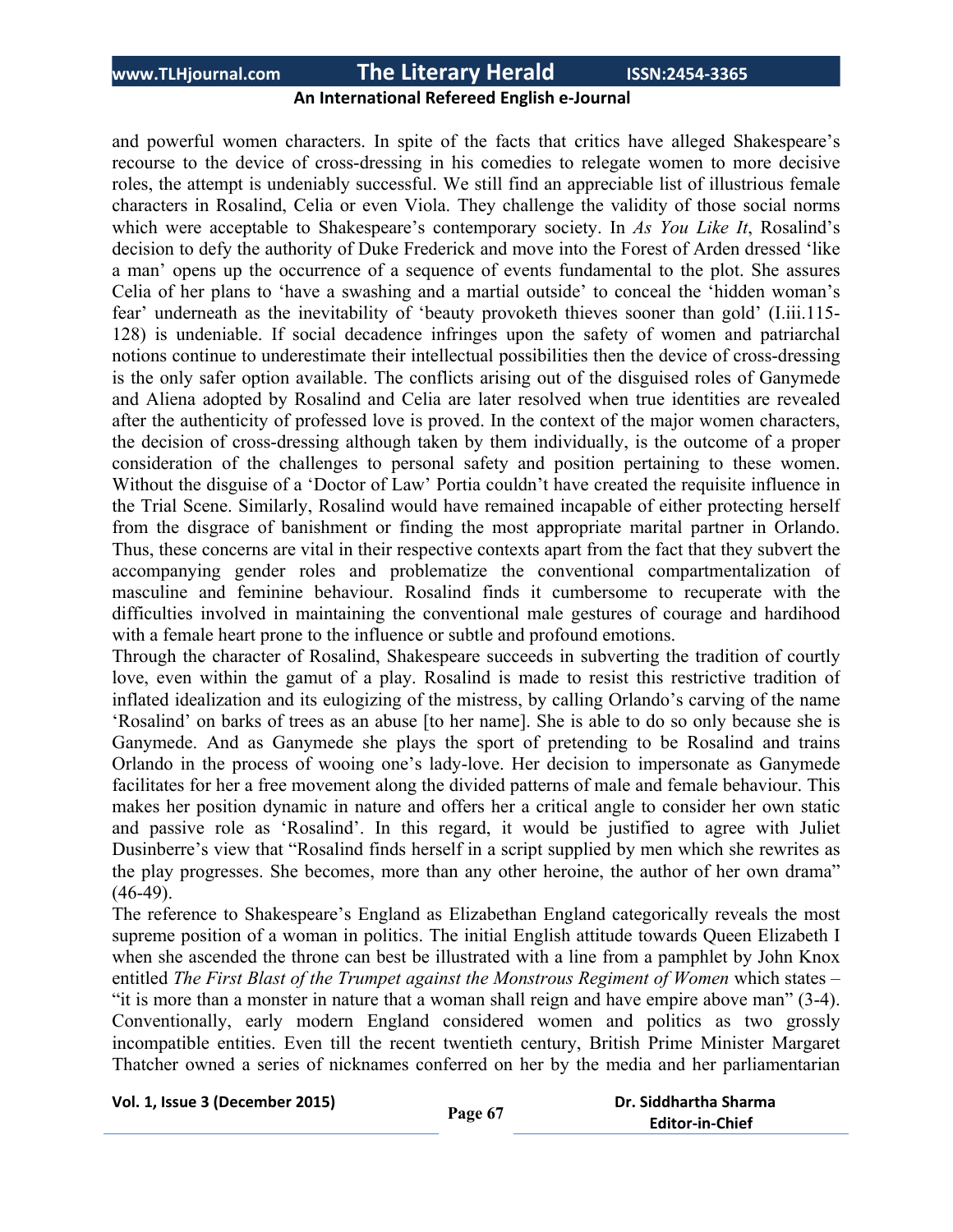## **An International Refereed English e-Journal**

colleagues – an indication of general vexation at a woman who occupies a position in the male world of politics. In Shakespearean canon, if female warriors of the English history plays are feisty caricatures confined to rhetorical gesture and wishful thinking, in the mature Roman tragedies they have considerable charisma in public life (Maguire 158-9). Antony tries to 'break off' from the enchanting influence of Cleopatra whose glory is only virtually luminous to eclipse his grandeur. In spite of being a powerful monarch, Cleopatra is portrayed as emotionally vulnerable. She becomes a familiar figure through her follies and inconsistencies. Her references to Antony's former wives Fulvia and Octavia in her conversations is an indication that she is aware of the preference she is likely to expect from Antony. Cleopatra's role is complicated by her strategic concerns and not her honest intentions with which she seeks to approach Antony but eventually 'abandons pretense when the lovers finally come together (162)'. In spite of being in a politically potent position, Cleopatra does nothing decisive and influential either in love or in politics. The play is thus appraised as an experimental attempt where the major female character possesses only partial autonomy over her instinctual behaviour but not over the chain of events in the play. And examination into the stages in Cleopatra's progress towards suicide reveals that prior to the play's climactic turn, she has pursued 'infinite conclusions of easy ways to die' (Ridley xIi). Her self-ordained decision of self-annihilation is brought about by the necessity or desirability of a strong compulsion. However, she still moves through a series of contemplative moments of philosophical reflections before arriving towards a final decision. Shakespeare portrays Cleopatra as a subtly penetrating and unsparing character by the end of the play (Ridley xIii). She has been critically acclaimed as 'a brilliant antithesis', 'bundle of contradictions' and yet a 'courtesan of genius'. No doubt that she maintains her royal dignity as a character of remarkable strategic amplitude.

Shakespeare's women characters portray a unique quality of self-determination as they assert their dignity through the control wielded by them within the structure of the plays. Whether as transvestites cross-dressed and disguised caricatures (not in the derogatory sense) or royal personages, they spread their glamour, charm, dexterity, ingenious eloquence and empowering influences. They combat with male characters, nurture and initiate them, twist their pronouncements and even outshine them. Thus, as a visionary, Shakespeare could create a world in his plays as an ideological antithesis to the rigours of his contemporary male-centred society by giving a voice of autonomy to women hitherto considered as marginal.

#### **WORKS CITED**

Bullinger, Henry. *The Third Decade*. Cambridge: Parker Society, 1850. Web

Chamberlain, Stephanie. "Fantasizing Infanticide: Lady Macbeth and the Murdering Mother in Early Modern England". *College Literature*, Volume 32, No. 3 (Summer 1995): 72-74. Print Chandra, Vinita, Ed. *As You Like It: William Shakespeare*. New Delhi: Worldview Publications,

2007. Print

Dusinberre, Juliet, "As Who Liked it?", *Shakespearean Survey*, 46,9

Frye, Roland Mushat. "Macbeth's Usurping Wife". *Renaissance News,* Volume 8, No. 2 (Summer 1955): 102-105. Print

| Vol. 1, Issue 3 (December 2015) |  |  |  |
|---------------------------------|--|--|--|
|---------------------------------|--|--|--|